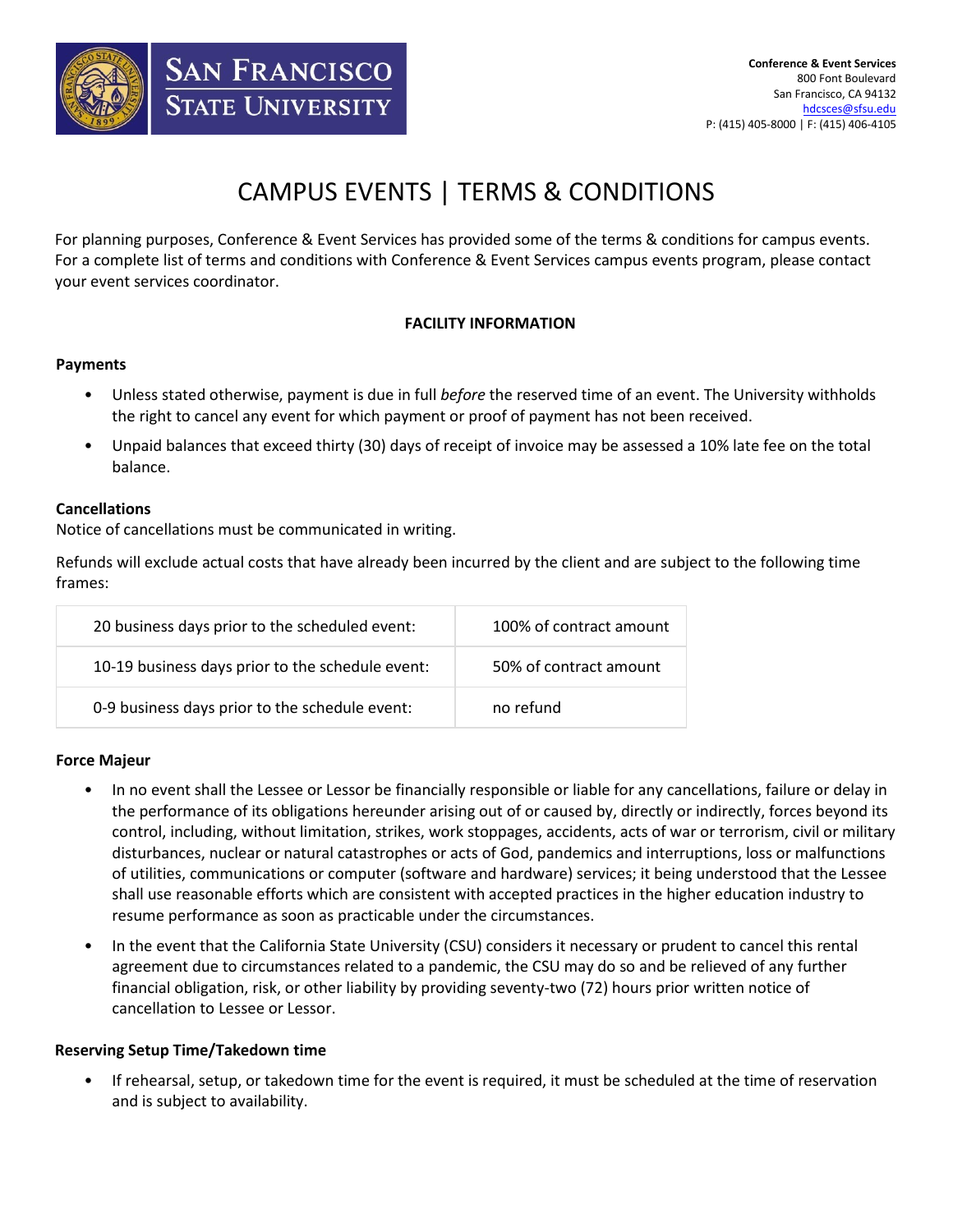

• A request from a Lessee or Lessor on the day of the event to enter a facility before the beginning of the reservation time, or remain in the facility after the reservation time, may be denied. If the event does not end as prescribed the Lessee may be charged an event extension fee.

# **Scheduling Priorities**

- SF State facilities are reserved in the order in which requests are received, with first consideration given to the campus community for academic instruction and regular scheduled events.
- We reserve the right to assign, and if necessary, reassign facilities that have not reached contract stage with considering the size of the group, type of program, and space available to assure the maximum and most appropriate utilization of space.

## **SERVICES AND VENDORS**

## **Catering Services**

- External catering services are prohibited in the Seven Hills and Towers Conference Centers.
	- o All food service must be provided by SF State Hospitality Services by Sodexo.
	- o All arrangements for food services must be made directly with this department.
- External catering services are permitted outside of the Seven Hills and Towers Conference Centers.
	- o The appropriate license and paperwork must be provided to your event services coordinator prior to approval.
	- o The University also provides a catering option through Sodexo.
- Food preparation and/or cooking is not permitted in campus buildings.
- No food or beverage sales are permitted in the facilities except as specifically permitted by express prior written consent by the Housing, Dining & Conference Services Office.
- **All catering items must be cleaned up at the end of the event.** 
	- $\circ$  All catering providers are responsible for picking up and properly disposing of food items that can cause potential health hazard if left unattended.
	- $\circ$  Due to health regulations, it is the policy of Sodexo and the State Health Department that excess food items from events cannot be removed from the event site.
	- $\circ$  Items purchased for pick up should be properly stored prior to the event and removed and disposed of by the host of the event.

## **Audiovisual**

- Campus venues have a variety of audiovisual equipment available for use.
- Requests for equipment must be made at the time of your reservation to ensure availability.
- The Lessee or Lessor may cancel an equipment order or staffing request up to five business days to an event without penalty.
- Equipment orders or staffing requests cancelled with less than five business days' notice will be charged to the Lessee or Lessor's account at the regular rate, even if the equipment is not used.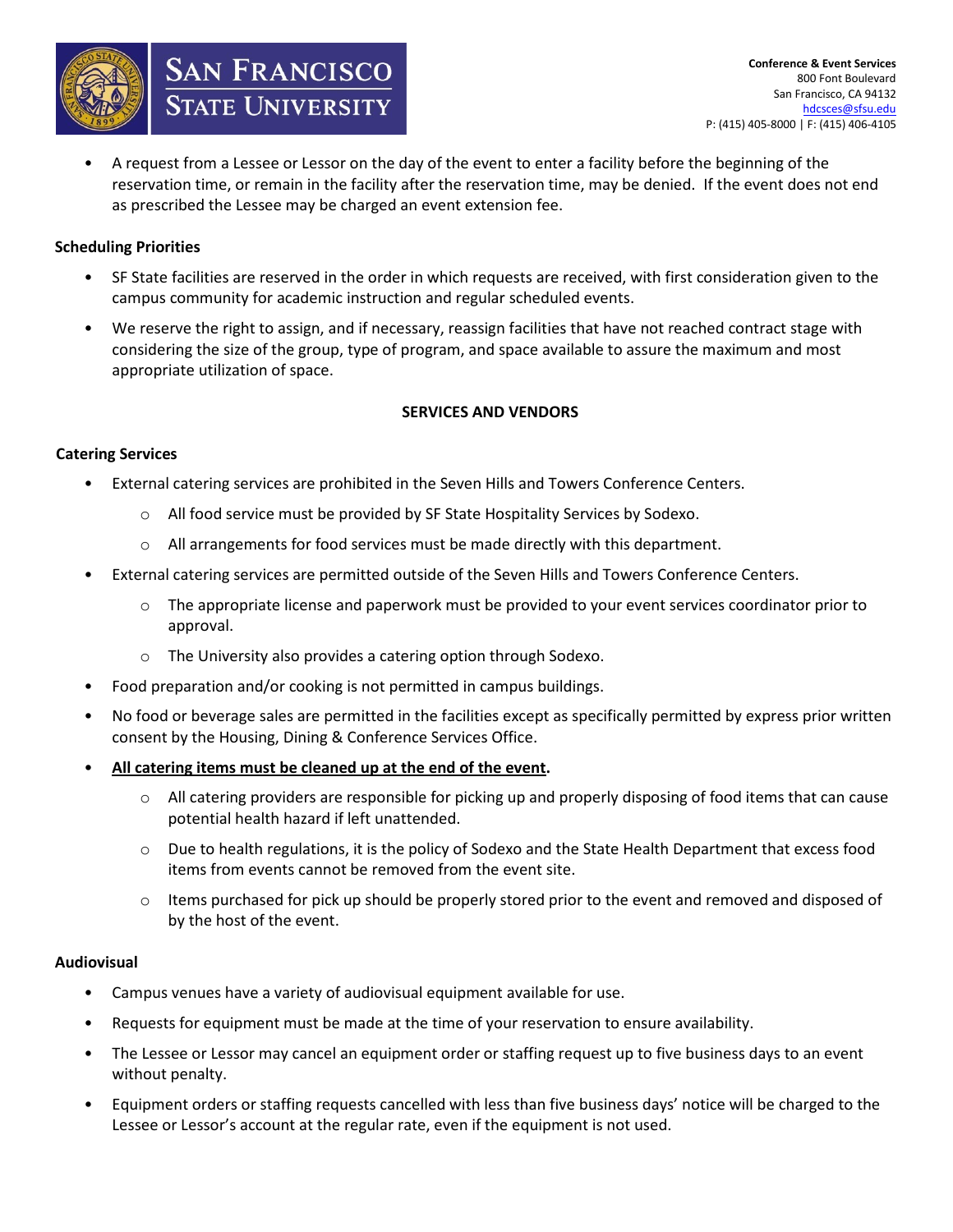

**SAN FRANCISCO**<br>State University

- Audiovisual technicians are required in the Student Life Event Center, McKenna Theatre, Little Theatre, Knuth Hall, Seven Hills Conference Center, and Towers Conference Center. A four-hour minimum in staffing charges will apply. Audiovisual technicians may be required in other venues, depending on the needs of the Lessee or Lessor.
- Any audiovisual equipment used in the Student Life Event Center, Seven Hills Conference Center and Towers Conference Center must be provided by the University. Exceptions will only be given for equipment, which cannot be provided by the University. Lessee or Lessor provided audiovisual equipment will be subject to inspection to ensure it will be compatible with the installed system.

# **Lodging**

- If you're planning to stay overnight while visiting the main campus, consider these nearby options.
- During the summer season (June early August), housing accommodations are available on campus through the Conference Services Summer Program. For more information, please visit the Summer Conferences section on our website.

# **Accessibility**

- Campus events are required to be accessible to people with disabilities. Event sponsors and planners need to communicate/work with potential guests with disabilities on how to accommodate reasonable requests so that they may have equal access. For information on ways to make your event accessible, please visit [access.sfsu.edu/accessible-events.](https://access.sfsu.edu/accessible-events)
- If you are hosting an event at SF State that includes, but is not limited to: professional meetings, seminars, workshops, conferences, social and recreational programs, convocations, and graduation ceremonies, and you need accommodations, please work with your event services coordinator on providing accommodations. Requests submitted within twenty (20) working-days may not be fulfilled and are subject to availability of equipment.
- Organizations must include an accessibility statement on all communications announcing a meeting or other event. An example is as follows: *"[Organization name] welcomes persons with disabilities and can make reasonable accommodations upon request. If you need reasonable accommodations for this event, please contact [person in your organization at xxx-xxx-xxxx or person@email.com] by [date-xx working days before event]."*

## **Service Animals**

• No person shall bring an animal onto the grounds or into the buildings of a campus except in accordance with directives issued by the campus president. The president shall consider such factors as the safety of the campus community, cleanliness of the buildings and grounds of the campus, and the needs of the animal's owner as in the case of service animals.

## **Rentals**

- Audiovisual equipment and event furniture are available to rent for events hosted on campus, subject to availability and rental cost. Delivery and pickup fees may apply.
- Any event rental vendors must be an approved vendor through the university's vendor program. Please let your event coordinator know if you plan to have specialty rentals at your events.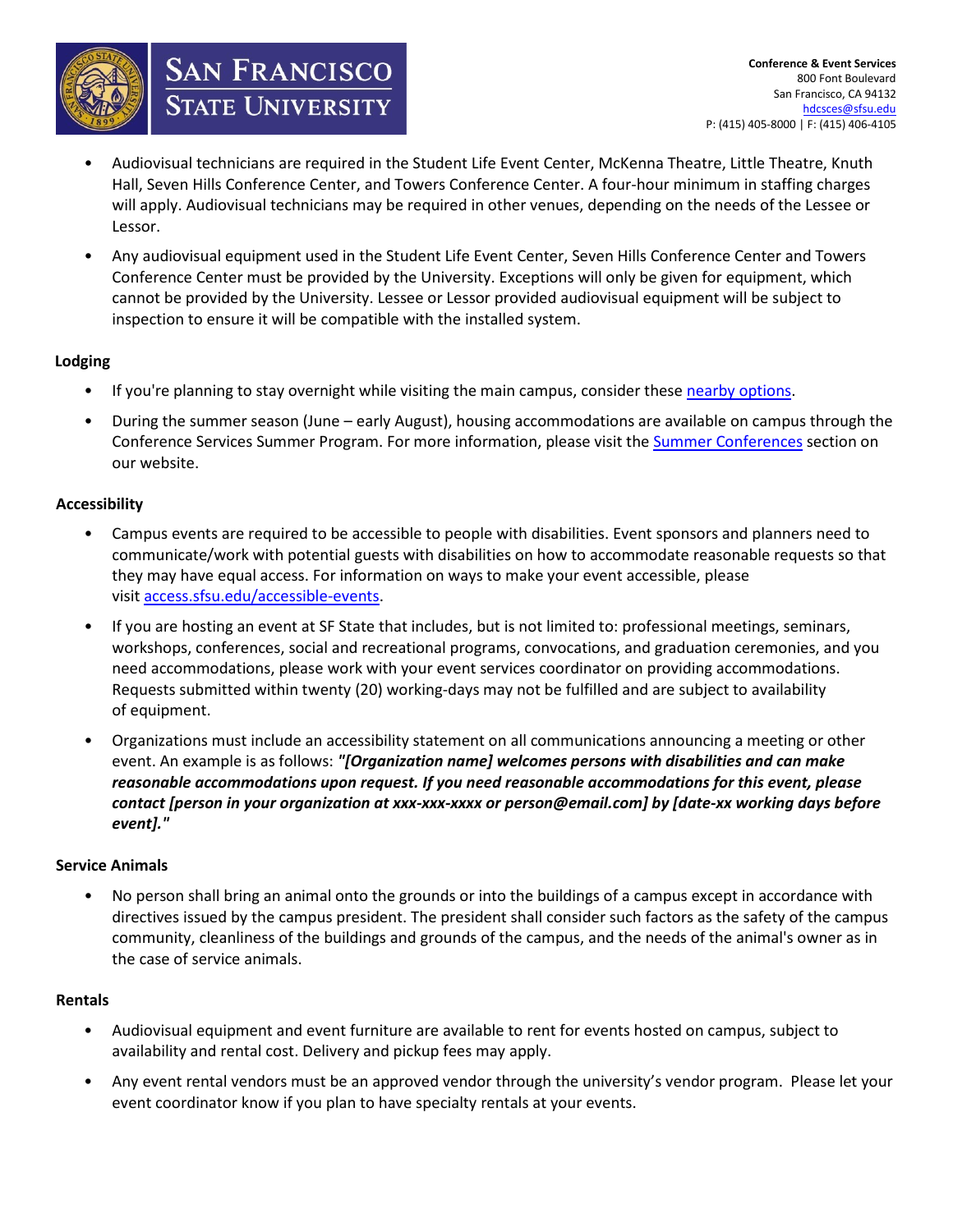

## **Signage**

- Any placement of temporary signage, whether interior or exterior of campus premises will need to be approved in advance by the Office of Enterprise Risk Management.
- Painting tape must be used for any signs attached to the building or interior walls. **No other adhesive materials are permitted**.
- Requests to place free-standing signage should be submitted to your event services coordinator no later than twenty (20) days from the start of your event to allow time to be reviewed and approved.
- All requests are subject to the terms of the University's Time, Place, and Manner policy. [\(Executive Directive](https://vpsaem.sfsu.edu/sites/default/files/SFSU_Time_Place_and_Manner_Policy.pdf)  [#83-13\)](https://vpsaem.sfsu.edu/sites/default/files/SFSU_Time_Place_and_Manner_Policy.pdf)

# **Transportation**

- For public transportation information, please visit the University's Parking & Transportation website. [parking.sfsu.edu/transit](https://parking.sfsu.edu/transit)
- Public parking is available on campus, at a cost and is enforced 24 hours a day, throughout the year, including holidays.
- Special event permits may be purchased in advance of your event.

# **ADDITIONAL REQUIREMENTS**

## **Alcohol Permit Guidelines**

- All sponsored and non-sponsored groups requesting to rent or use University facilities and serve beer and/or wine, must complete an Alcohol Clearance Request Form to serve alcoholic beverages, to be signed by the University Police Department Chief of Police and Risk Manager.
- No alcoholic beverages of any kind, except beer and/or wine are permitted in the conference facilities.
- All sponsored and non-sponsored events must adhere to the Alcohol Policy listed below, the Business and Professional Code, Sections 25658 through 25665, and University Regulations.
- Alcohol Service cannot exceed 3 hours in length.

*NOTE: If a vendor will be serving alcohol, proof of vendor's liquor liability insurance must be provided with this request form. If event host will be serving, additional special event insurance may be required.*

Requirements when serving beer and/or wine:

- Attendance shall be limited to members of our group and invited guests and not open to the general public.
- The host and/or sponsor shall be responsible for compliance of all applicable laws, regulations and University policies regarding the serving and consumption of beer and wine.
- Adequate controls shall be maintained to ensure that all persons served alcohol are at least twenty-one (21) years of age.
- No person obviously intoxicated shall be furnished, served or given an alcoholic beverage.
- The serving of alcohol shall not exceed three (3) hours.
- Food and non-alcoholic beverages will be available.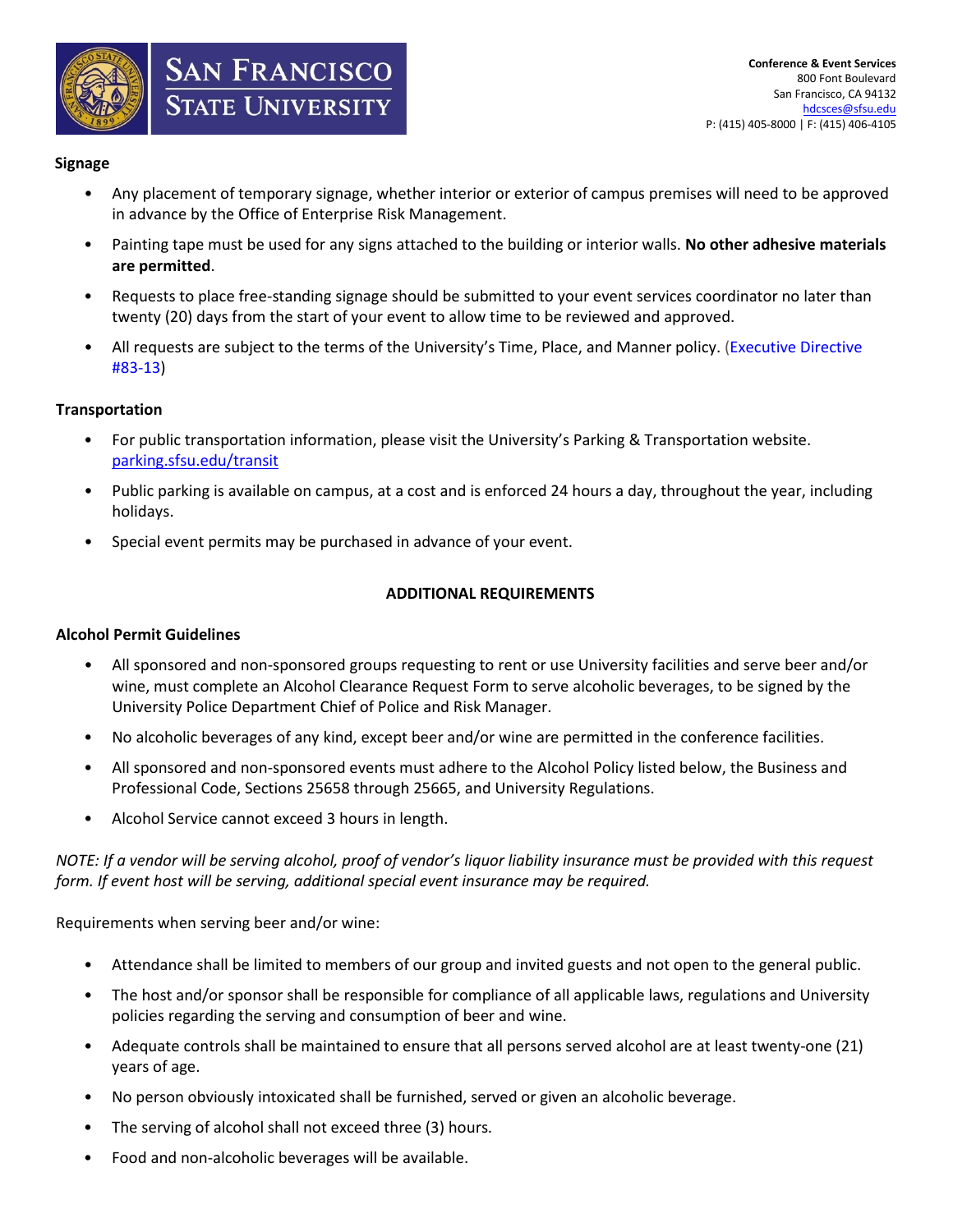

• Consumption and service of alcohol will be in the facility designated for the event.

**SAN FRANCISCO**<br>STATE UNIVERSITY

- Where danger or potential danger to persons or property is imminent, the event may be cancelled by an appropriate university official and the University Police Department, at their sole discretion
- If there is a direct or indirect sale of alcohol such as selling tickets for entrance, selling drink tickets or chits which may be exchanged for drinks; or other methods of charging which are determined by the number of drinks served to an individual or any type of consideration exchange between the host organization and attendees, a temporary alcohol beverage license application must be signed by the Chief of University Police. The application must then be taken to the Department of Alcohol Beverage Control for a temporary alcohol beverage license. ABC application information can be found at: [abc.ca.gov/forms/PDFSpc.html](http://www.abc.ca.gov/forms/PDFSpc.html)

#### **Film/Photography Permits**

- Use of campus facilities for the purpose of filming or photography must be approved by Housing, Dining & Conference Services.
- Filming/photography is subject to additional fees. Organizations wishing to film on campus must submit a Film Permit Questionnaire.

#### **Emergencies**

- In the event of an emergency (fire, earthquake, etc.), please follow the explicit direction of your event staff.
- For events that do not require staff, please follow the instructions of emergency responders.

## **Amplified Sound**

- Non-University affiliates may hold outdoor events that do not use amplified sound between 7am and 10pm Monday through Sunday.
- In all cases outdoor events, that are approved for amplified sound, shall not exceed 75 decibels as measured from a distance of 25 feet from the source of the sound and shall not disrupt University business.
- Use of amplified sound outside of the times listed may be approved on a case-by-case basis, upon consultation with Housing, Dining & Conference Services.

#### **Tents/Canopies**

- The use of tents is permissible, with prior approval from Housing, Dining & Conference Services. Unenclosed tents measuring 10 x 10 feet or smaller may be approved by HDCS.
- Enclosed tents or tent larger than 10 x 10 feet must be approved by the state fire marshal. HDCS event coordinators will submit the requisite fire permits on behalf of the Lessee or Lessor.
- **The Lessee or Lessor must inform their event coordinator as early as possible of their plan to utilize a tent of any kind.**

#### **Insurance and Indemnification**

- All external Lessee's must provide evidence of all necessary insurance as required by the California State University.
- A certificate of insurance **with appropriate certificate and additional endorsement** indicating that the required coverage is in effect for the duration of the event.